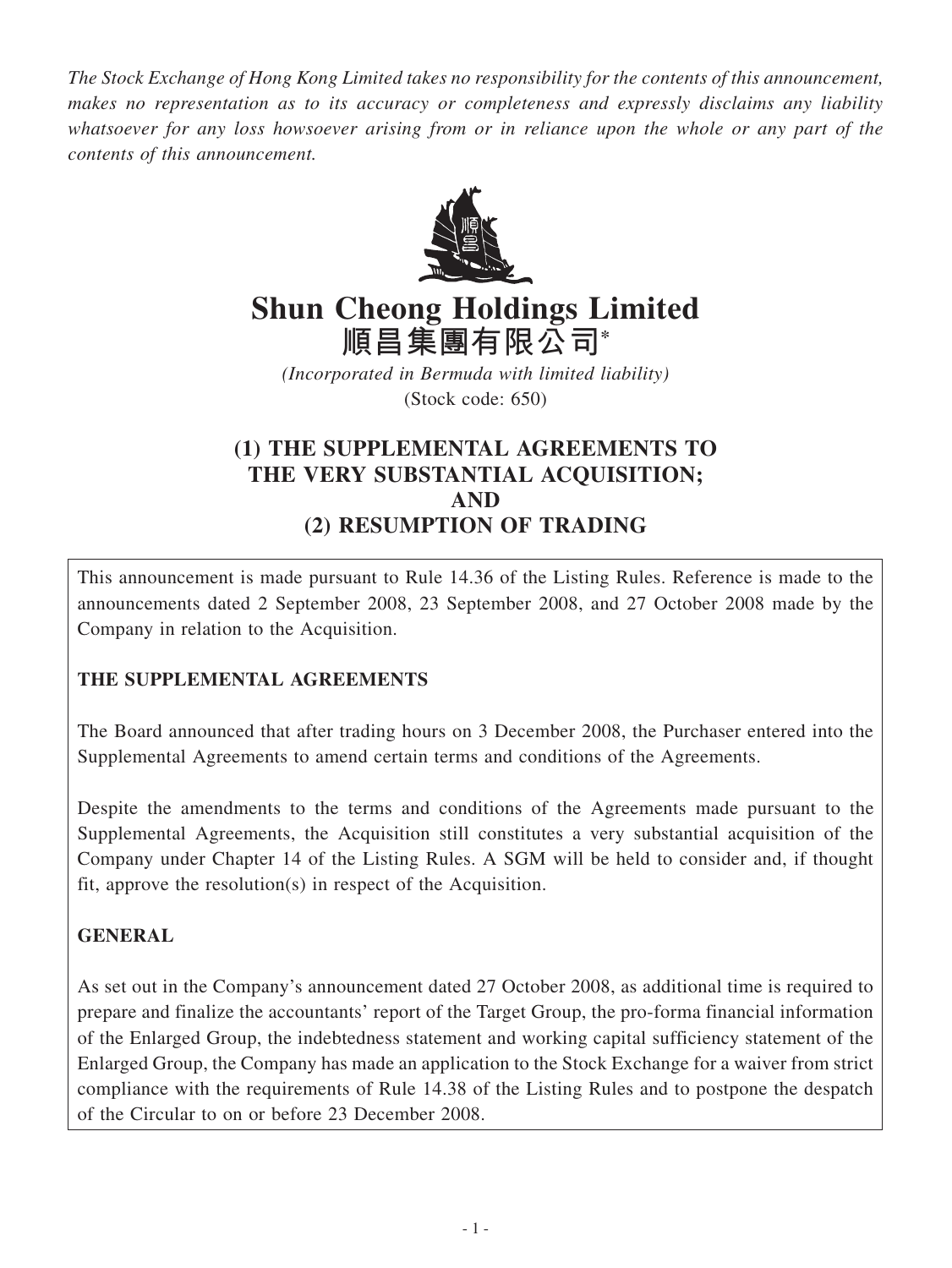The Company will try its best effort to despatch to the Shareholders a circular containing, inter alias, further details of the Acquisition, the accountant's report of the Target Company, the property valuation report and the pro forma financial statements of the Enlarged Group and a notice convening the SGM in accordance with the requirements of the Listing Rules.

## **RESUMPTION OF TRADING**

At the request of the Company, trading in the Shares on the Stock Exchange was suspended from 9:30 a.m. on 4 December 2008 pending the release of this announcement. The Company has applied to the Stock Exchange for the resumption of trading in the Shares with effect from 9:30 a.m. on 8 December 2008.

This announcement is made pursuant to Rule 14.36 of the Listing Rules. Reference is made to the announcements dated 2 September 2008, 23 September 2008, and 27 October 2008 made by the Company in relation to the Acquisition. Unless otherwise defined, terms used in this announcement shall have the same meanings as those ascribed in the Announcements.

## **THE SUPPLEMENTAL AGREEMENTS**

The Board announced that after trading hours on 3 December 2008, the Purchaser entered into the Supplemental Agreements to amend certain terms and conditions of the Agreements. The principal amendments to the Agreements are summarized as the following:

## **1. Supplemental Sale and Purchase Agreement**

## *Consideration*

Pursuant to the Supplemental Sale and Purchase Agreement, the consideration for the Sale Capital will be RMB148,230,000 as compared with RMB87,814,000 under the Sale and Purchase Agreement. The increase in consideration is equivalent to the amount of reduction of the payables of the Target Group to be assumed by the Purchaser as stipulated in the Supplemental Debt Restructuring Agreement.

According to the Supplemental Sale and Purchase Agreement, a deposit of RMB20,000,000 has been paid to Yinhe and the deposit will form part of the consideration upon completion of the Acquisition. Provided that the Acquisition cannot be completed before 20 January 2009 and the delay is not caused by the Purchaser, Yinhe shall refund the deposit. In addition, a deposit delay penalty of RMB200,000 which is equivalent to 1% of the amount of deposit will be charged to Yinhe for each day of delay in refund.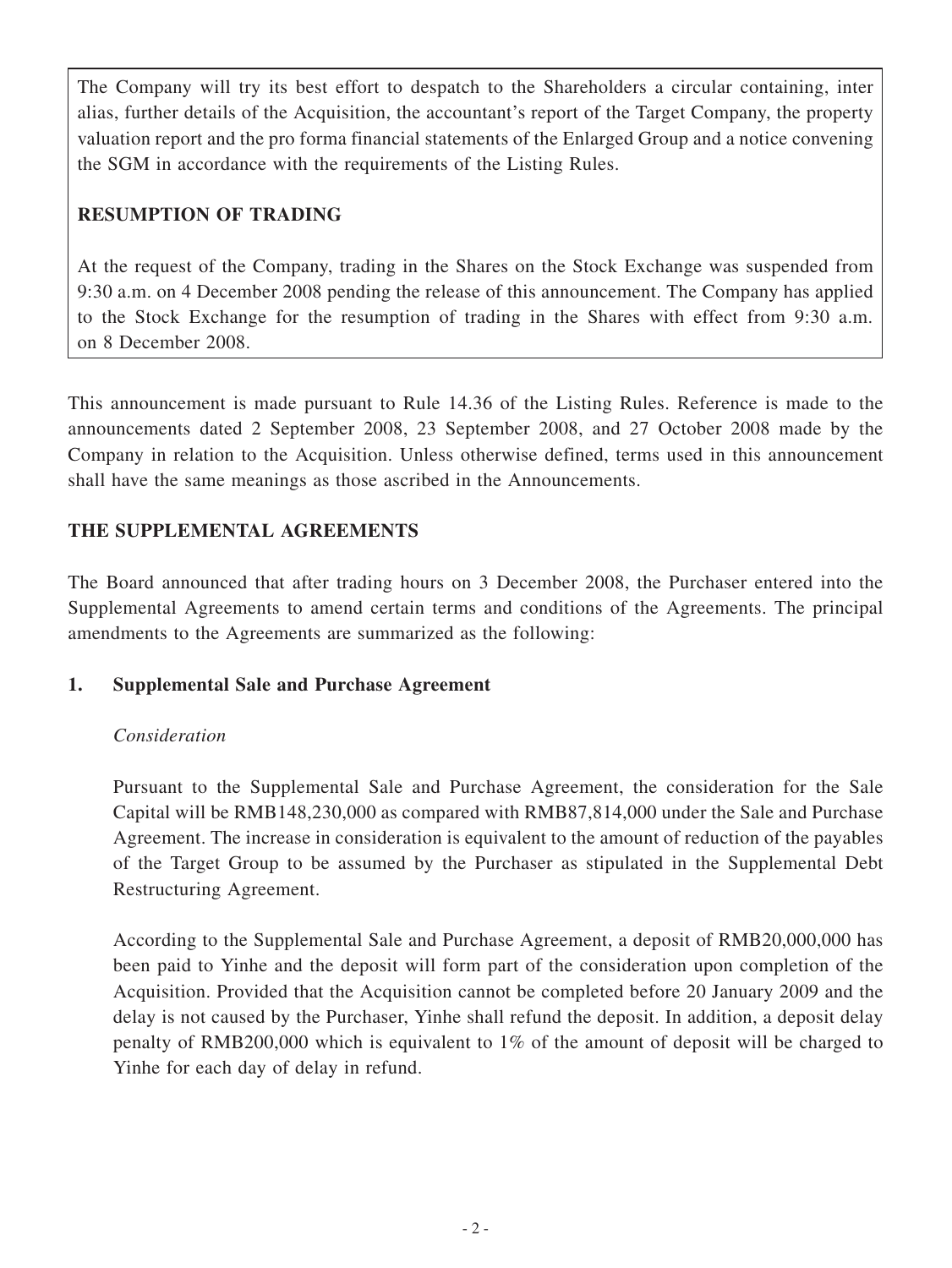Within three business days after the satisfaction of the conditions to the Agreements, including (i) entering into of the agreement in relation to the Hotel Bank Loan by The Bank of China and the Target Company; (ii) having completed the change of business registration of the Target Company; and (iii) having obtained the approval of the State Administration of Foreign Exchange in relation to the amount payable by the Purchaser, the Purchaser will deposit or will procure another party to deposit RMB18,230,000 into an account which is jointly controlled by the Purchaser and Yinhe.

As the planning of use of approximately 30 mou of land which is included in the land use right owned by the Hotel has not been confirmed and/or approved by the parties concerned and the regulatory authorities, the Purchaser and Yinhe will decide the amount of remaining balance of the Consideration (at a maximum of RMB110,000,000) for that piece of land after the planning has been settled.

## *Delay penalty*

Pursuant to the Sale and Purchase Agreement which is supplemented by the Supplemental Sale and Purchase Agreement, upon satisfaction of all conditions to the Sale and Purchase Agreement, in the event that either party fails to fulfill its obligations under the Sale and Purchase Agreement without the consent of the non-breaching party, then from the date of such breach, the breaching party must pay to the other party an amount of RMB148,230 equivalent to 0.1% of the Consideration, for each day of delay.

#### *Others*

If the Acquisition does not completed before 20 January 2009 and Yinhe fails to repay the deposit of RMB20,000,000 and delay penalty within one month, Yinhe will procure the Hotel to provide the Purchaser a consumption facility for the use of facilities provided by the Hotel, including food and beverage and room charges, at a specified and agreed rate for 5 years which amount is equivalent to the aggregate amount repayable by Yinhe. It is further agreed that if the Hotel terminates or changes its principal business and as such services cannot be provided to the Purchaser for consumption, Yinhe should pay the Purchaser in cash for the outstanding amount of consumption facility.

## **2. Supplemental Debt Restructuring Agreement**

#### *Terms*

Pursuant to the Supplemental Debt Restructuring Agreement, the parties agreed the following:

(i) the total payables of the Target Company amounted to RMB411,770,000 as at 31 July 2008 will be payable by the Target Company (or the Purchaser) to Yinhe or relevant parties (Out of RMB411,770,000 payables, about RMB390 million was due to Yinhe and related parties);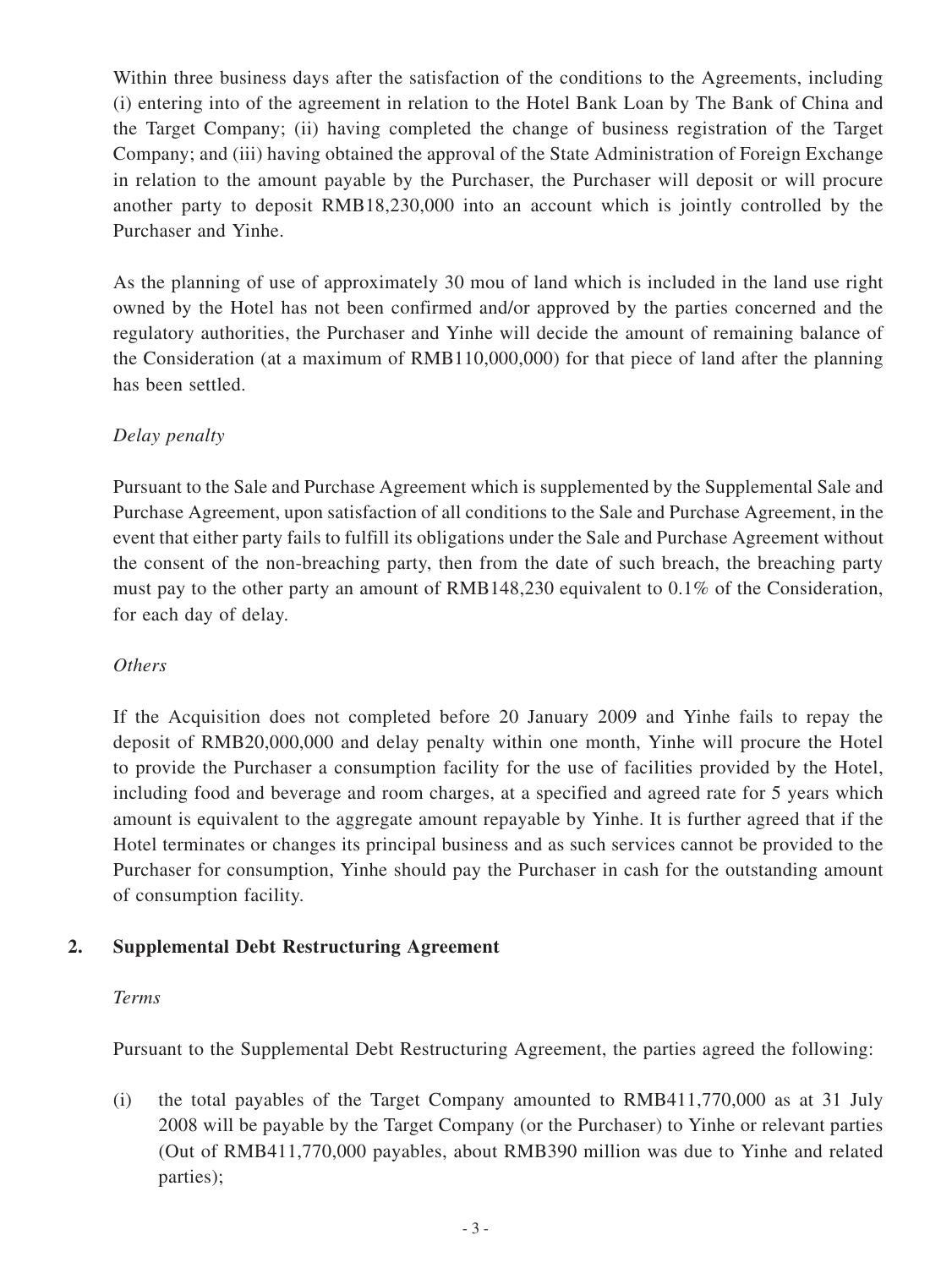- (ii) the receivables and payables stated in (i) above of the Target Company incurred before the Management Transfer Date will be settled by Yinhe (It is expected that all the receivables and above payables of the Target Company will be generated from the hotel operating activities). After the Management Transfer Date, (a) the amount of outstanding payables will be used to offset the amount payable by the Target Company (or the Purchaser) to Yinhe as stated in (i) above; (b) the amount of outstanding receivables will continued to be collected by Yinhe and all receipt will belong to Yinhe;
- (iii) an tax exemption of approximately RMB7,000,000 has been applied for by Yinhe but has not been approved. Yinhe shall provide the evidence of relevant tax exemption or settlement of the relevant tax before the Management Transfer Date. Before Yinhe providing such evidence, the relevant amount will be deducted from the amount payable by the Target Company to Yinhe as stated in (i) above. Within 10 business days upon Yinhe providing the evidence on the finalized tax exemption amount, the relevant tax will be paid directly to the taxation authorities and the outstanding balance will be paid by the Target Company to Yinhe.

#### *Long Stop Date*

The parties agreed that unless otherwise agreed by the parties, the Agreements and the Supplemental Agreements will be terminated if the Hotel Bank Loan has not been approved by the Bank of China within 20 business days after the signing of the Supplemental Debt Restructuring Agreement.

#### *Delay Penalty*

Pursuant to the Debt Restructuring Agreement which is supplemented by the Supplemental Debt Restructuring Agreement, upon satisfaction of all conditions to the Debt Restructuring Agreement, in the event that either party fails to fulfill its obligations under the Debt Restructuring Agreement without the consent of the non-breaching party, then from the date of such breach, the breaching party must pay to the other party an amount of RMB411,770 equivalent to approximately 0.1% of the amount payable by the Target Company to Yinhe or relevant parties, for each day of delay.

Save for the amendment made by the Supplemental Agreements above, there is no material deviation for all other terms and conditions in the Agreements.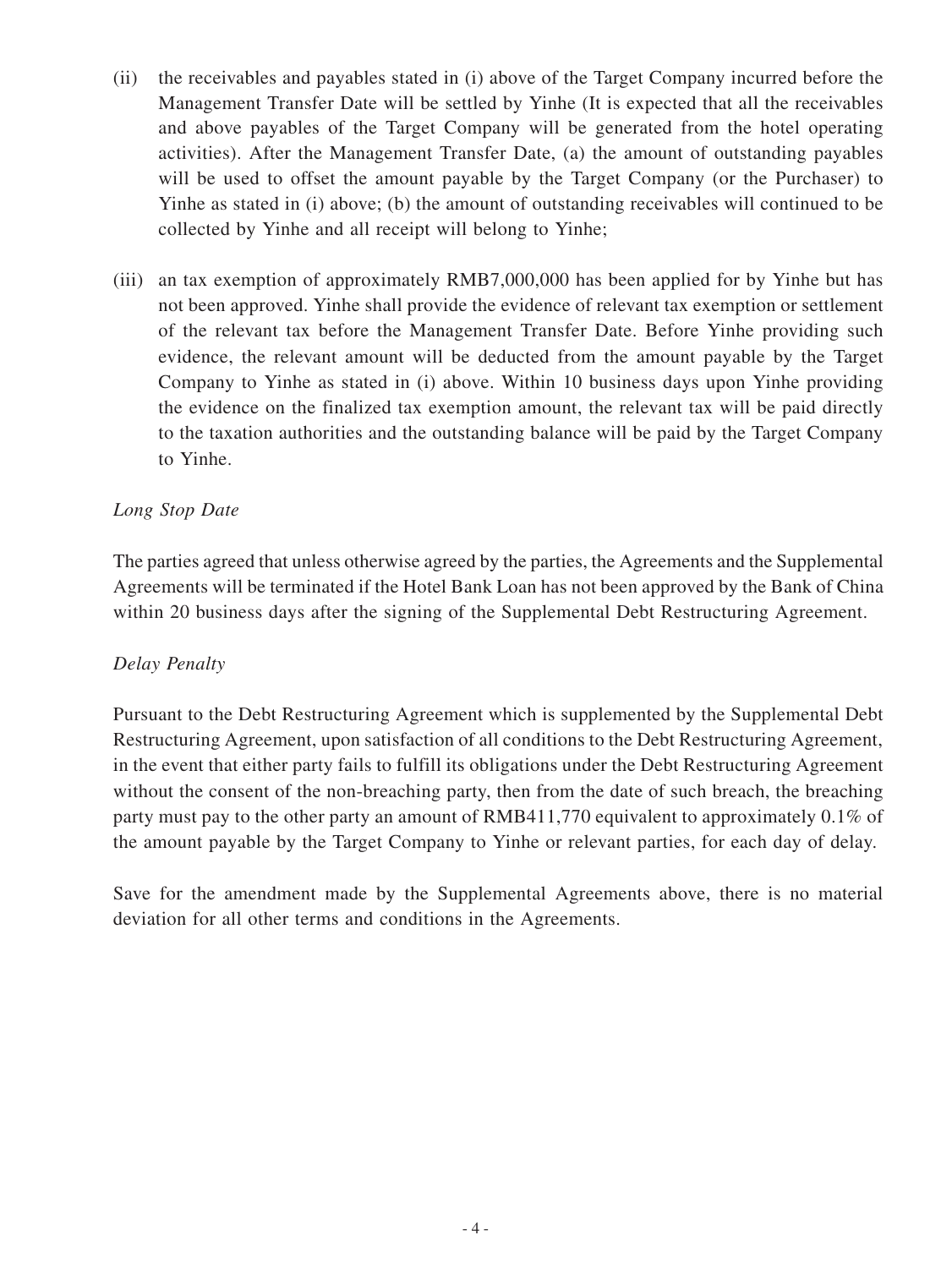#### **REASONS FOR THE ACQUISITION**

The Group is principally engaged in the provision of building related maintenance services. The Directors have been seeking suitable investment opportunities from time to time to broaden the Group's source of income.

Recognizing the efforts of the PRC government in promoting the economies of the less developed regions and the rapid development of local tourism industry in the second tier cities in the PRC, the Directors consider that increasing number investors as well as overseas and local travellers and tourists would be attracted to these cities in the PRC, thereby creating demand for hotel services and enhancing the value of Hotel. The Directors are confident that the Acquisition will enable the Group to capture the results of economic boom in Guangxi Zhuang Autonomous Region.

Upon conducting certain due diligence on the Target Group, the Company noted that the planning of use of approximately 30 mou of land which is included in the land use right owned by the Hotel has not been confirmed and/or approved by the parties concerned and regulatory authorities. Therefore the Supplemental Agreements were entered to amend certain terms and conditions of the Agreements, in particular the adjustment of the payment terms of the Consideration for that piece of land. No other irregularities have been identified by the Directors during the course of the due diligence.

The increase in the Consideration for the Sale Capital under the Supplemental Sale and Purchase Agreement is the result of the corresponding decrease in the payables of the Target Group to be assumed by the Purchaser pursuant to the Supplemental Debt Restructuring Agreement.

The Directors consider that the terms and conditions of the Agreements and the Supplemental Agreements are fair and reasonable and in the interests of the Company and the Shareholders as a whole.

#### **IMPLICATIONS OF THE LISTING RULES**

Despite the amendments to the terms and conditions of the Agreements made pursuant to the Supplemental Agreements, the Acquisition still constitutes a very substantial acquisition of the Company under Chapter 14 of the Listing Rules. A SGM will be held to consider and, if thought fit, approve the resolution(s) in respect of the Acquisition.

#### **GENERAL**

As set out in the Company's announcement dated 27 October 2008, as additional time is required to prepare and finalize the accountants' report of the Target Group, the pro-forma financial information of the Enlarged Group, the indebtedness statement and working capital sufficiency statement of the Enlarged Group, the Company has made an application to the Stock Exchange for a waiver from strict compliance with the requirements of Rule 14.38 of the Listing Rules and to postpone the despatch of the Circular to on or before 23 December 2008.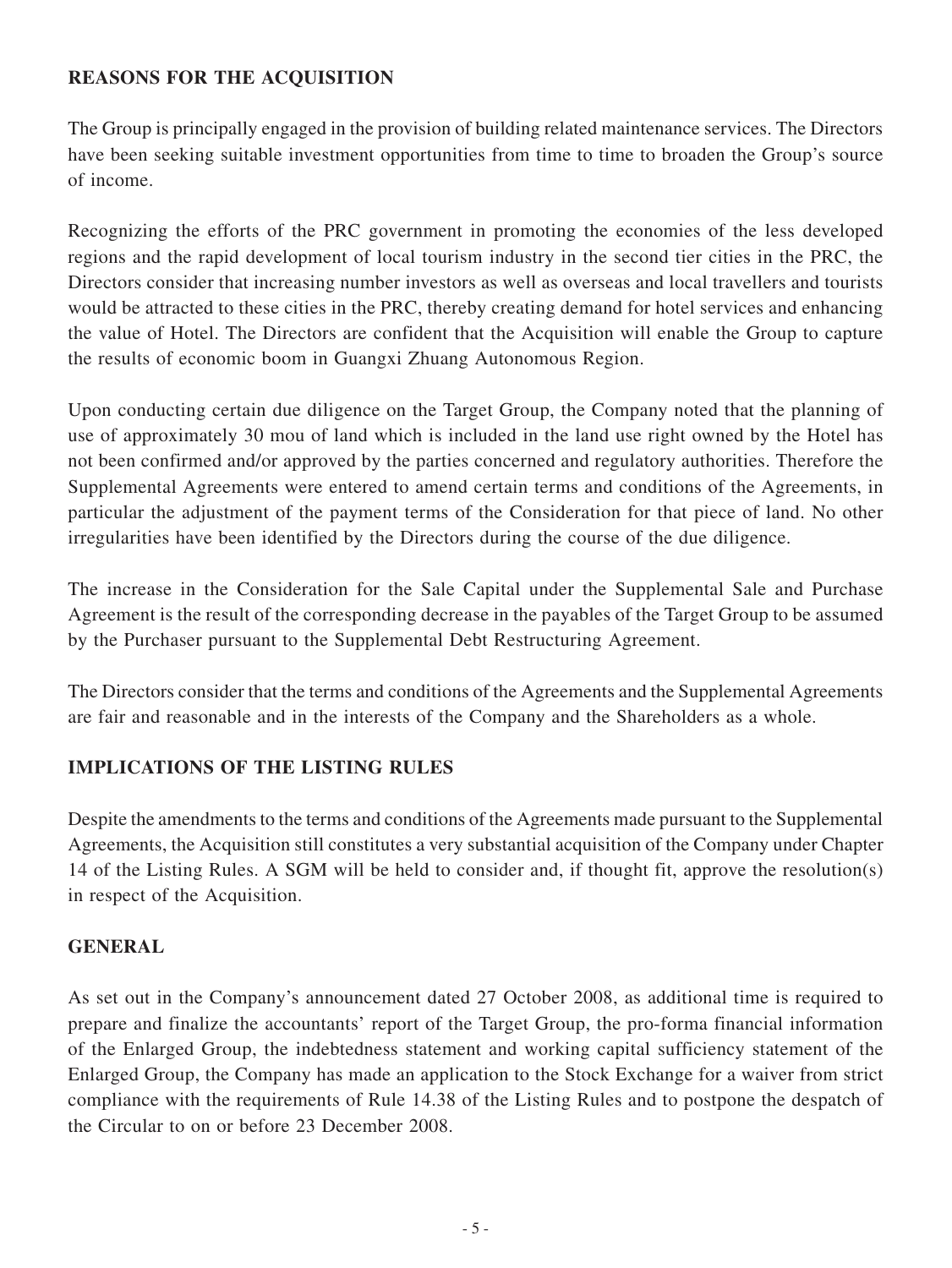The Company will try its best effort to despatch to the Shareholders a circular containing, inter alias, further details of the Acquisition, the accountant's report of the Target Company, the property valuation report and the pro forma financial statements of the Enlarged Group and a notice convening the SGM in accordance with the requirements of the Listing Rules.

#### **RESUMPTION OF TRADING**

At the request of the Company, trading in the Shares on the Stock Exchange was suspended from 9:30 a.m. on 4 December 2008 pending the release of this announcement. The Company has applied to the Stock Exchange for the resumption of trading in the Shares with effect from 9:30 a.m. on 8 December 2008.

## **DEFINITIONS**

In this announcement, the following expressions shall, unless the context requires otherwise, have the following meanings:

| "Acquisition"                                  | the proposed acquisition of the Sale Capital by the Purchaser pursuant<br>to the terms and conditions of the Agreements and the Supplemental<br>Agreements                                                              |
|------------------------------------------------|-------------------------------------------------------------------------------------------------------------------------------------------------------------------------------------------------------------------------|
| "Announcements"                                | the announcements dated 2 September 2008, 23 September 2008, and 27<br>October 2008 made by the Company in relation to the Acquisition                                                                                  |
| "Consideration"                                | the maximum consideration of RMB148,230,000 payable by the<br>Company to the Vendors for the Sale Capital                                                                                                               |
| "Management Transfer Date"                     | the date of transfer of management right of the Target Company, which<br>should be a day after the Purchaser deposits RMB18,230,000 into an<br>account which is jointly controlled by the Purchaser and Yinhe           |
| "Supplemental Agreements"                      | the Supplemental Sale and Purchase Agreement and the Supplemental<br>Debt Restructuring Agreement                                                                                                                       |
| "Supplemental Debt<br>Restructuring Agreement" | the supplemental debt restructuring agreement dated 3 December<br>2008 entered into between the Purchaser, Yinhe and the Target Company<br>to amend certain terms and conditions of the Debt Restructuring<br>Agreement |